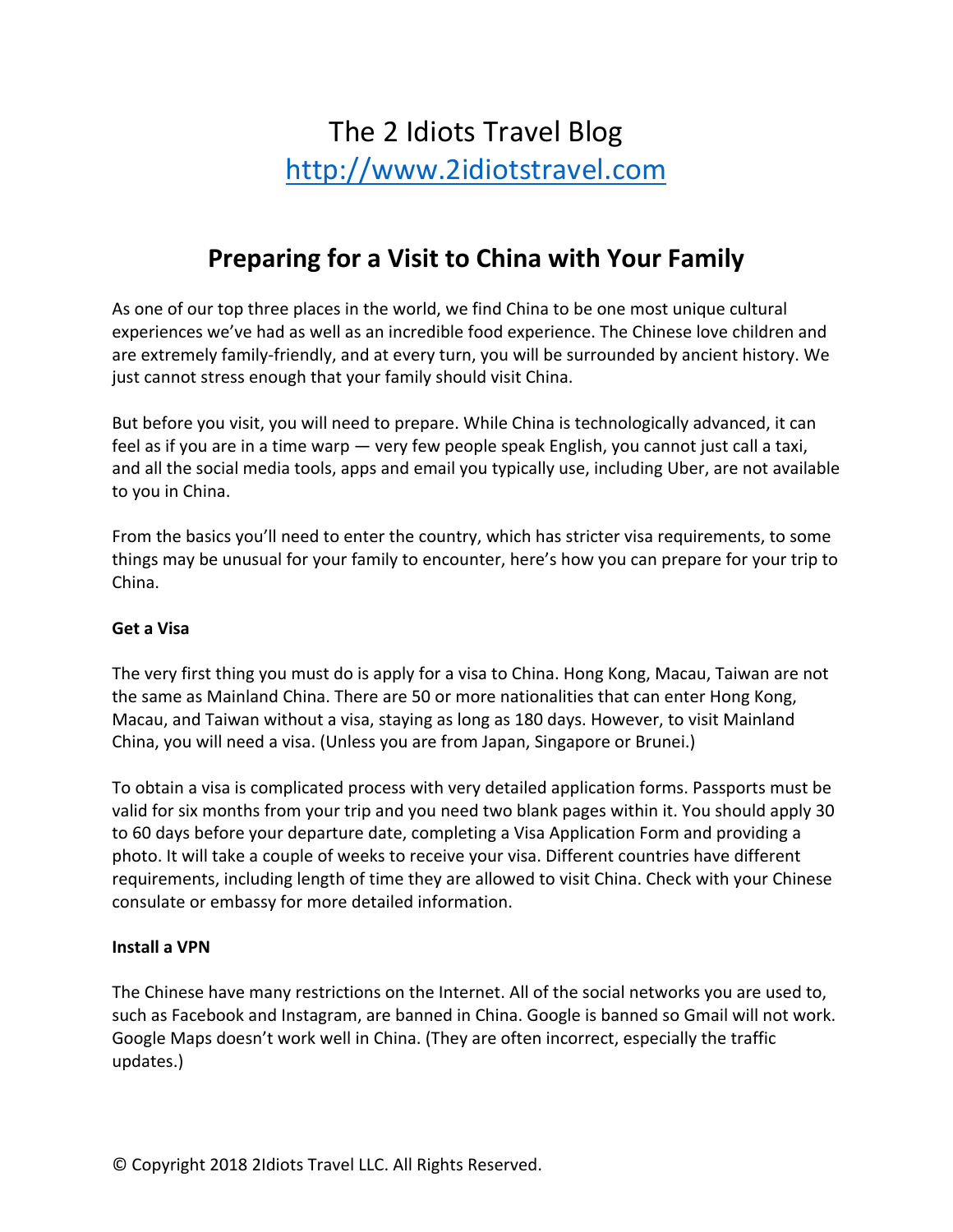So before you go to China, install a VPN (virtual private network). A VPN enables you connect into a different network. Install this on your phone and when you connect through Wi-Fi in China, it will connect your through a different country and bypass China and its restrictions.

We used Better Net and Super VPN; we recommend installing two VPNs just in case one doesn't work. Be sure to test them before you go.

Although we prepared by having a VPN, we were surprised to discover our T-Mobile plan worked very well in China. We actually had access to Facebook, Instagram and Gmail when we connected through regular 3G/4G data and lost access as soon as we connected to Chinese Wi-Fi (without VPN). While our data plan worked wonders, this doesn't mean the same will happen with your data plan.

# **Create an Email Account**

We often use email to connect to various tour companies and stay abreast of our travel details. With Google banned in China, our Gmail accounts were not accessible on wifi. If you don't already have an email through an approved provider, sign up for one before your trip. Yahoo, for example, works in China and is a free email account.

#### **Download Google Translate**

Download the Google Translate app and then download the offline Mandarin dictionary – you will need it! Most people in China do not speak English. The menus will be in Chinese, signage will be in Chinese… you will need some help figuring things out and the app will be a lifesaver.

Google Translate will allow you to hold your phone over a menu or sign and it will translate what it is saying. You can also speak English into the phone and it will translate the language to Mandarin for the people you are interacting with, and when they reply in Mandarin, it will translate it to English for you. You can now actually have a conversation with people, including taxi drivers.

# **Download Apps and Videos**

Aside of Google Translate, you may want to have access to tools you currently use that may be blocked by China's Great Firewall. YouTube is not available in China, for example, so have download videos you can use offline to keep your children busy while dining or on a walking tour.

Uber also does not work in China; they use something called Didi. It required we use a Chinese credit card to set up an account at the time we tried it, but we have since learned there are some American credit cards that will go through. Download the app and test it before you go.

# **Bring Masks**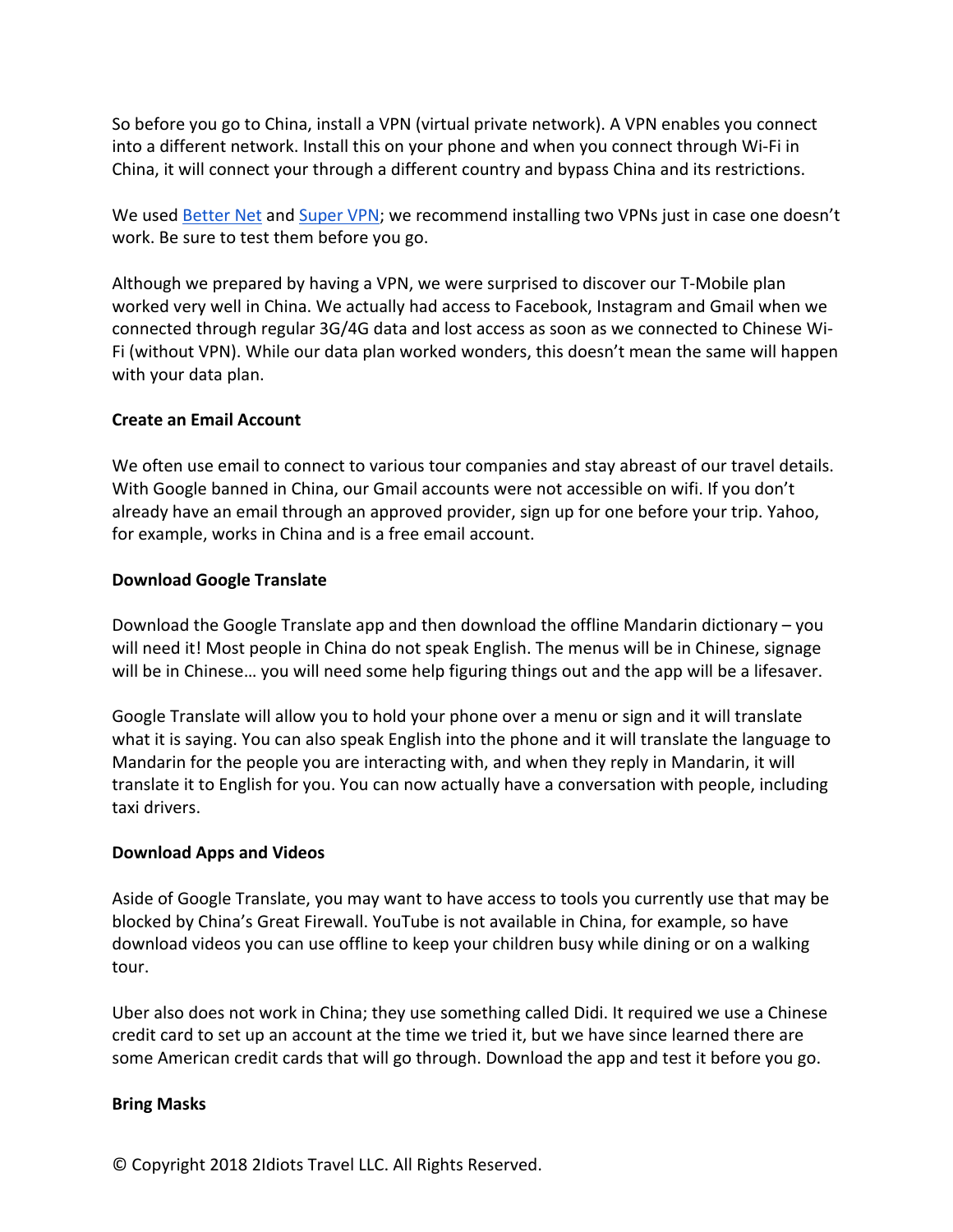Pollution is a serious problem in China. We were extremely lucky in that it was windy during our visit and blew away much of the pollution, but this is not always the case. Smog from exhaust emissions cause the air pollution in Beijing and other cities, where people need to wear masks to help them breathe when outdoors. You won't see a lot of kids outside because of the pollution.

A box of surgical masks will work just fine for adults, and is very cheap. Buy a box before you go. For children, however, masks could gap if they are too large. Search for child-sized masks, such as the Comfysail cotton face masks that comes in multiple colors and have cute cartoons.

# **Prepare Financially**

The Chinese are incredibly advanced when it comes to technology, especially payments. Many people use chat apps like WeChat and Alipay to pay for things. Download these apps and be sure they work on your phone and with your credit cards before you travel. WeChat is only available in Chinese, but does have a translate option to assist you as you use it.

Credit cards, while accepted in some places, aren't always accepted in places China and you may be required to pay by mobile phone. If you are not able to use the payment technology, you will need a lot of cash for China. We were trying to exchange dollars into yuan and it was a nightmare. You literally have to go into a bank and fill out a ton of paperwork on why you are exchanging money and they ask you all kinds of questions before they will do the exchange.

You can also use your ATM, although the machines will not offer you an English option and you will need your Google Translate app to help you. There are exchange companies within the airports, who may have tellers who speak some English and can assist you, as well.

# **While In China**

The two biggest concerns people have about China is worrying about data security and eating. Knowing ahead of time what we encountered can help you be prepared for your own journey.

- 1. It is recommended that travelers do not access important or secure documents and apps while in China, as the Chinese government routinely monitors the Internet. Do not access sensitive documents, or use your VPN if you must access them.
- 2. As for eating in China, yes, it can be daunting, as you do not always know what things are on a menu. There are chains like McDonald's in Beijing, but they are different. There isn't coffee, for example. (They have tea.) Milk is harder to find. It was difficult to find things for Aarav because the basic foods you may offer, like chicken nuggets, are likely not going to be available. Have enough snacks for your child, if you do not think your child is brave enough to try new foods.
- 3. A third concern that most don't have until they encounter it is for the first time is how much the Chinese love children. They love them so much they may reach out and touch